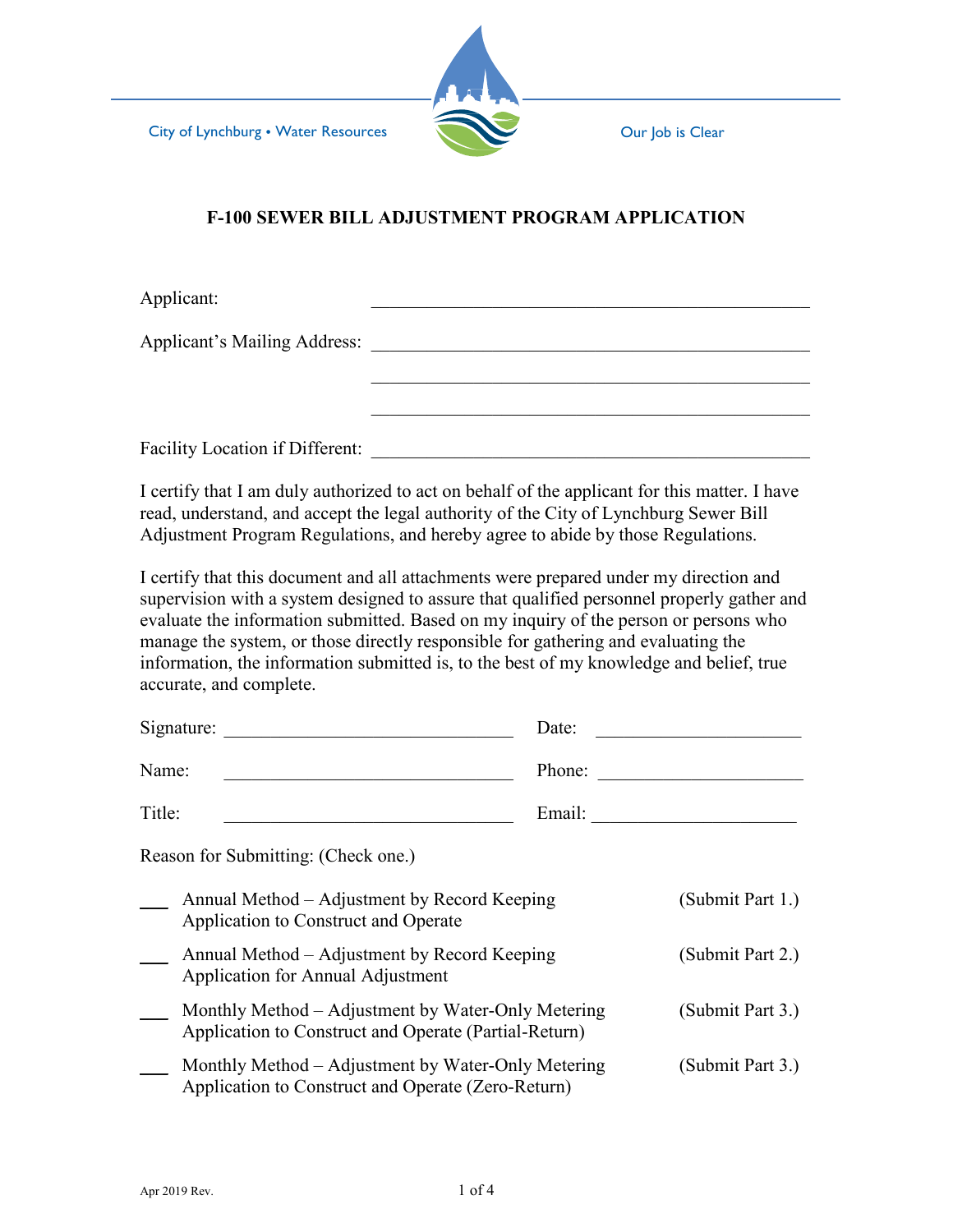# **Part 1 – Application for Approval to Construct and Operate for the Annual Method - Adjustment by Record Keeping**

Submit the following information:

- a. a site drawing showing the location of metering equipment and water using equipment or processes included in the application;
- b. drawings or captioned or annotated digital photographs of the System piping;
- c. a description and water use characteristics of each piece of equipment or process connected to the System, including a determination of water returned to sewer;

\_\_\_\_\_\_\_\_\_\_\_\_\_\_\_\_\_\_\_\_\_\_\_\_\_\_\_\_\_\_\_\_\_\_\_\_\_\_\_\_\_\_\_\_\_\_\_\_\_\_\_\_\_\_\_\_\_\_\_\_\_\_\_\_\_\_\_\_\_

- d. the size, make, and model of metering equipment; and
- e. a description of backflow prevention equipment.

# **Part 2 - Application for Annual Adjustment for the Annual Method - Adjustment by Record Keeping**

Submit the following information by March  $1<sup>st</sup>$  annually:

- a. an acceptable study of water use signed by a professional engineer; or
- b. flow information from the past calendar year that shows total measured flow returned to the sewer from the facility (master sewer meter); or
- c. flow information from the past calendar year that shows total metered flow not returned to sewer; and
- d. flow information accounting for any residual water returned to sewer from any process.
- e. documentation proving that each meter is accurate and working properly.

# **Part 3 – Application for Approval to Construct and Operate for the Monthly Method - Adjustment by Water-Only Metering**

**\_\_\_\_\_\_\_\_\_\_\_\_\_\_\_\_\_\_\_\_\_\_\_\_\_\_\_\_\_\_\_\_\_\_\_\_\_\_\_\_\_\_\_\_\_\_\_\_\_\_\_\_\_\_\_\_\_\_\_\_\_\_\_\_\_\_\_\_\_\_**

Submit the following information:

- a. a site drawing showing the location of underground System piping;
- b. drawings or captioned or annotated digital photographs of the System piping;
- c. a description and water use characteristics of each piece of equipment or process connected to the System, including a determination of water returned to sewer; and
- d. a description of backflow prevention equipment.

### **Submitting Applications and Fees**

Submit all applications and fees (payable to City of Lynchburg) to Attn: Sewer Bill Adjustment Program, Department of Water Resources, City of Lynchburg, 525 Taylor Street, Lynchburg, VA 24501.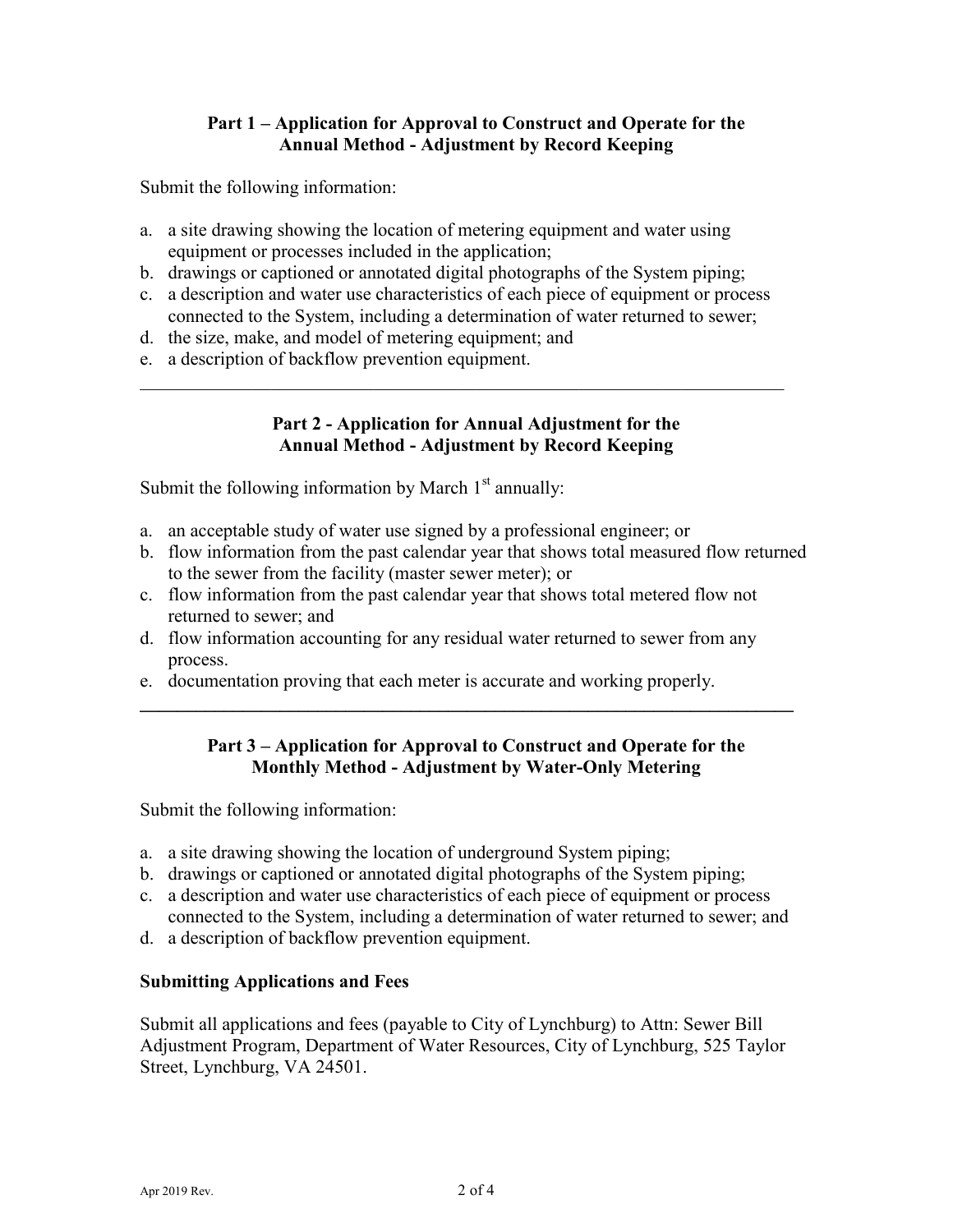#### **Information for Applicants**

The Department of Water Resources administers City Section 34-14 by annual and monthly methods.

Annual Method – Adjustment by Record Keeping. This method is usually used when installing a city owner water-only meter (Monthly Method - Adjustment by Water-Only Metering) is not feasible or when the customer already operates a system for accurately metering process water or plans to construct such a system. The customer owns, maintains, and reads the meters that are located on the property. The customer is responsible for meter maintenance and calibration, record keeping, and reporting. The customer submits records annually and the sewer bill is adjusted accordingly for a period of one year.

Monthly Method – Adjustment by Water-Only Metering. This method is usually used when it is feasible to install a meter at the curb and extend dedicated piping to the point or points of use. The meter is installed, owned, maintained, and read by the City. The City establishes a special water-only account and bills monthly. The Customer installs, owns, and maintains the on-site System.

Applicants may choose the Annual Method or the Monthly Method. Contact the Department of Water Resources at 455-4250 for assistance in preparing the application.

#### **Instruction to Applicants**

Annual Method – Adjustment by Record Keeping

- 1. Before beginning construction, apply for approval to Construct and Operate a Sewer Bill Adjustment System by submitting Application Part 1. Refer to the Fee Schedule and remit the appropriate fee with the Application.
- 2. The Department of Water Resources will review your Application Part 1 and upon approval issue a Letter of Approval to Construct and Operate the System. You will be responsible for constructing and operating the System on the property as represented in the Application and as required by the Regulations.
- 3. By March  $1<sup>st</sup>$  of each year, apply for an Annual Adjustment by submitting Application Part 2. Refer to the Fee Schedule and remit the appropriate fee with the Application. An additional fee may be assessed for a late application.

The Department of Water Resources will review your Application Part 2 and upon approval issue an Annual Adjustment Notification Letter. Your Adjusted Sewer Rate is computed as follows: Adjusted Sewer Rate = ((Water Consumed Annually - Water Not Returned to Sewer Annually) / Water Consumed Annually)  $\times$  Code Section 34.12.1 Sewer Rate.

4. The Billings and Collections Division will modify the account automated billing program accordingly, and you will be billed monthly for sewer at the Adjusted Sewer Rate for a period of 12 months beginning the following July.